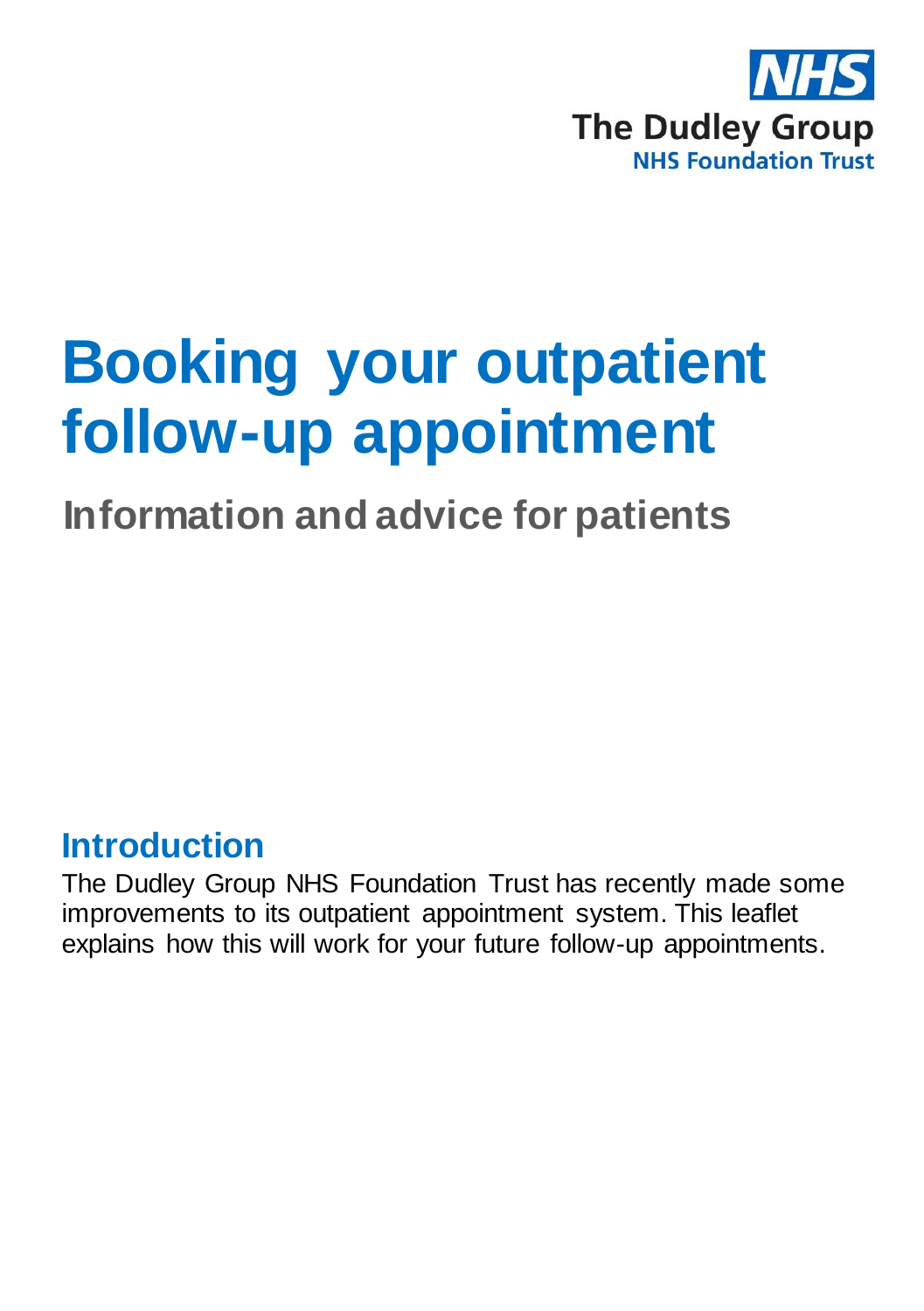#### **Why is the Trust implementing a new way of booking follow-up appointments?**

The previous outpatient appointment process would have meant that you received an appointment letter within two weeks of visiting the outpatient department, despite your appointment being up to two years in the future.

The Trust has taken into consideration patient feedback and comments around the rescheduling of appointments and, in order to prevent more unnecessary reschedules, we will now send your appointment letter closer to the appointment date.

This new way of booking follow-up appointments will also assist the Trust in forward planning, meaning we will only send appointments when we know that clinics are going ahead.

### **Target date booking**

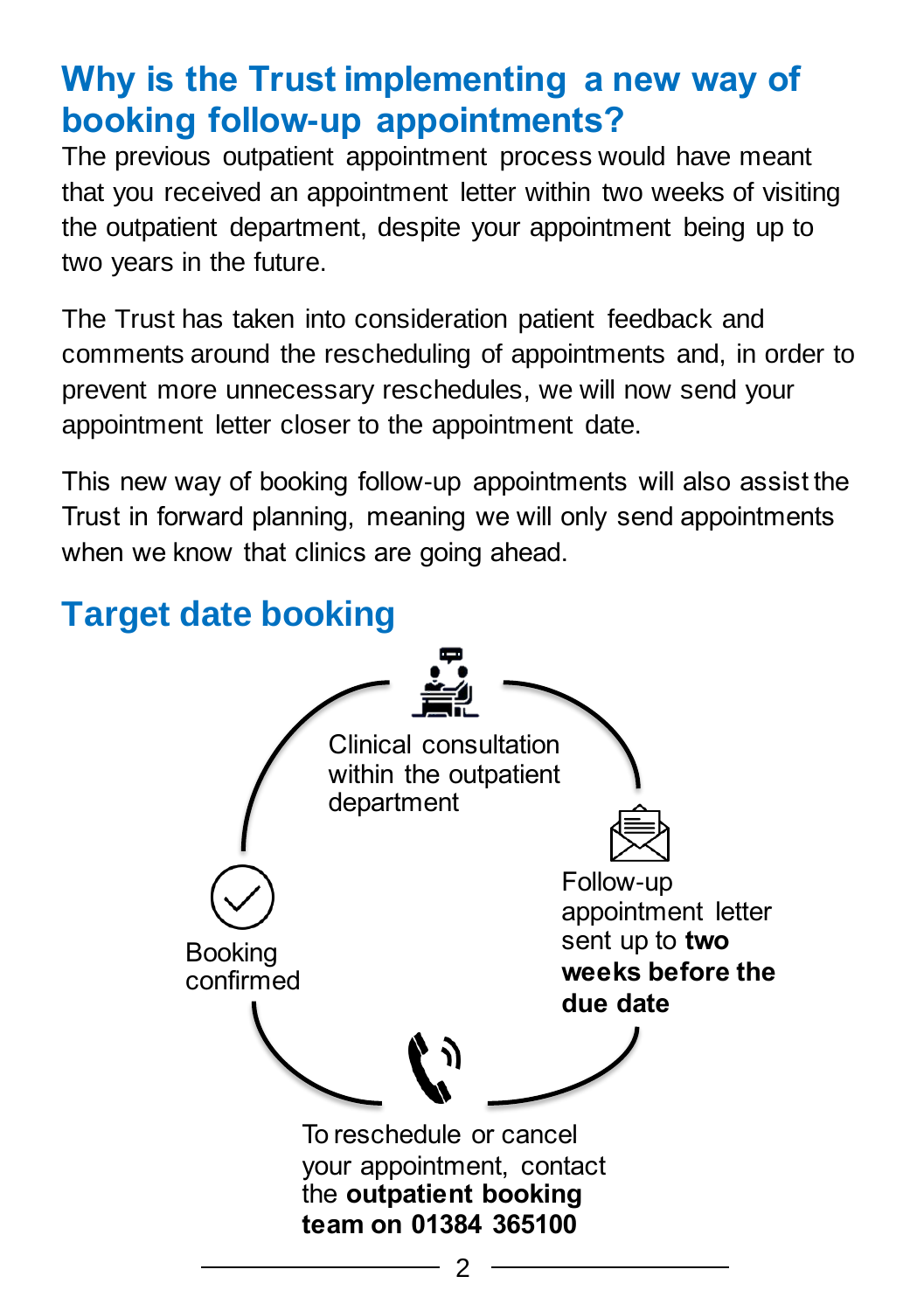#### **What happens if my follow-up appointment is within six weeks of attending clinic?**

You will either receive an appointment before you leave the clinic or an appointment will be sent via post within two weeks.

#### **Text reminder service**

The Trust operates a text reminder service, reminding you of your appointment seven days and 48 hours prior to your hospital attendance.

#### **What do I need to do if I'm unable to attend my appointment?**

Contact the outpatient booking team on **01384 365100** to cancel or reschedule your appointment to a more suitable date and time.

#### **What should I do if I have not received an appointment?**

If you have not received an appointment, please contact the outpatient booking team on the above number.

#### **What happens if I do not attend my appointment?**

A missed appointment costs The Dudley Group NHS Foundation Trust around £160, and may result in you being discharged back to your GP.